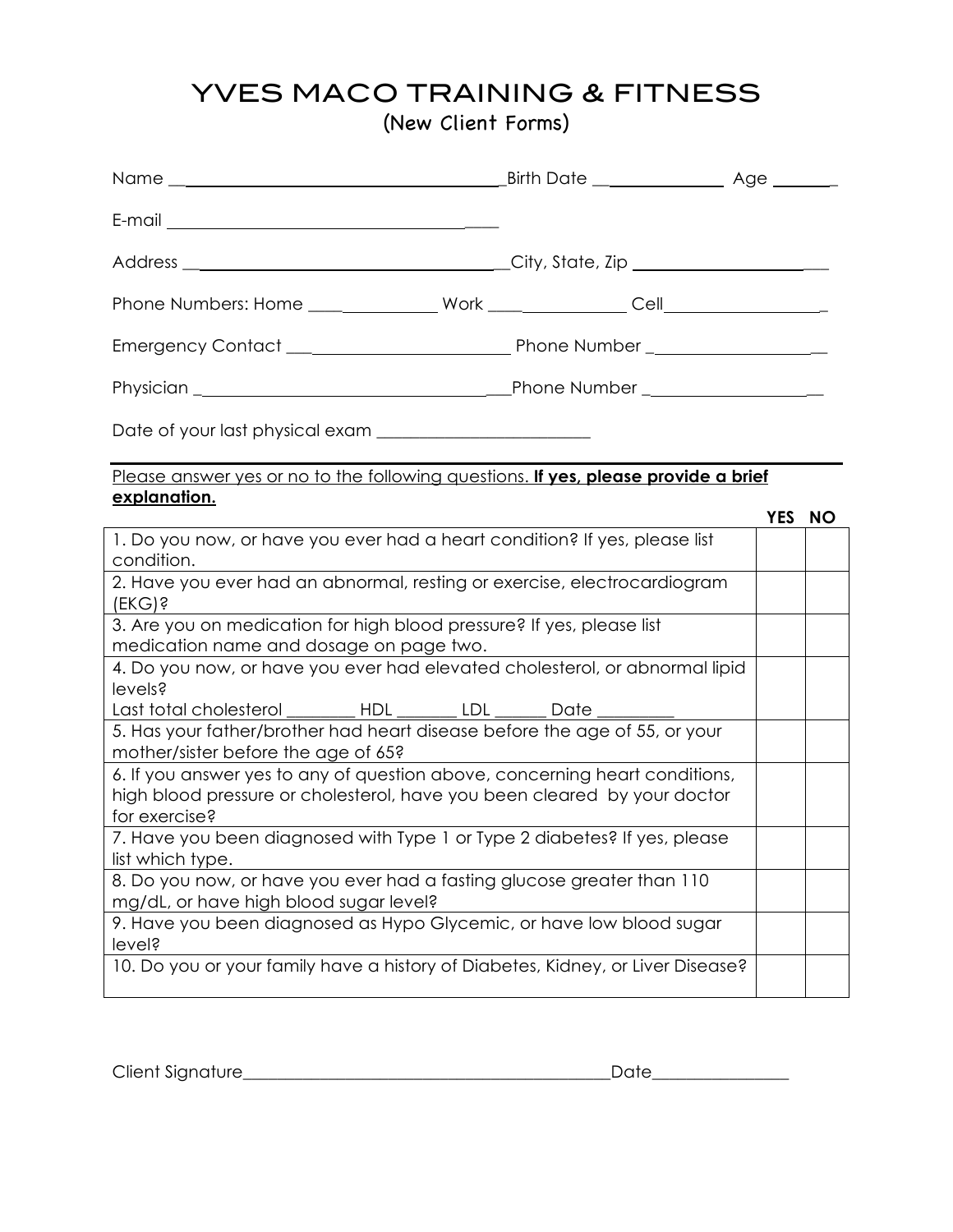|                                                                                                | <b>YES</b> | <b>NO</b> |
|------------------------------------------------------------------------------------------------|------------|-----------|
| 11. Do you have any bone, joint, or muscular conditions? If yes, please list.                  |            |           |
| 12. Do you have any problems or issues with the body parts or joints listed                    |            |           |
| below that affect your ability to exercise? If yes, please specify below                       |            |           |
| including left or right side.                                                                  |            |           |
|                                                                                                |            |           |
|                                                                                                |            |           |
|                                                                                                |            |           |
|                                                                                                |            |           |
|                                                                                                |            |           |
|                                                                                                |            |           |
| Lower arm, wrist or hand                                                                       |            |           |
| 13. Do you now, or have you ever had any back, neck, or vertebral                              |            |           |
| problems? If yes, please describe including which part of body. Lower,                         |            |           |
|                                                                                                |            |           |
|                                                                                                |            |           |
| 14. Do you have any other bone, joint or muscular conditions? If yes, please                   |            |           |
| list.                                                                                          |            |           |
| 15. Have you been tested for osteoporosis? If yes, what were the results?                      |            |           |
|                                                                                                |            |           |
| 16. Have you ever been advised by a physician to avoid exercise?                               |            |           |
| 17. Are you pregnant now?                                                                      |            |           |
| If yes, what is your expected due date?                                                        |            |           |
| 18. If you are pregnant has your doctor cleared you for exercise?                              |            |           |
| 19. Do you now or have you ever had a breathing condition, asthma or lung                      |            |           |
| disease? If yes, do you use an inhaler? Please list medication.                                |            |           |
|                                                                                                |            |           |
| 20. Are you currently taking any prescribed medications or over the counter                    |            |           |
| drugs?                                                                                         |            |           |
| If yes, please list the medications you are taking, both prescription and over<br>the counter. |            |           |
|                                                                                                |            |           |
|                                                                                                |            |           |
|                                                                                                |            |           |
|                                                                                                |            |           |
|                                                                                                |            |           |
| 21. Do you now, or have you ever smoked?                                                       |            |           |
| How many per day? _____How many years? ______                                                  |            |           |
| Have you quit? _____When? _____                                                                |            |           |
|                                                                                                |            |           |
| 22. Do you have any allergies? If yes, please list them?                                       |            |           |
|                                                                                                |            |           |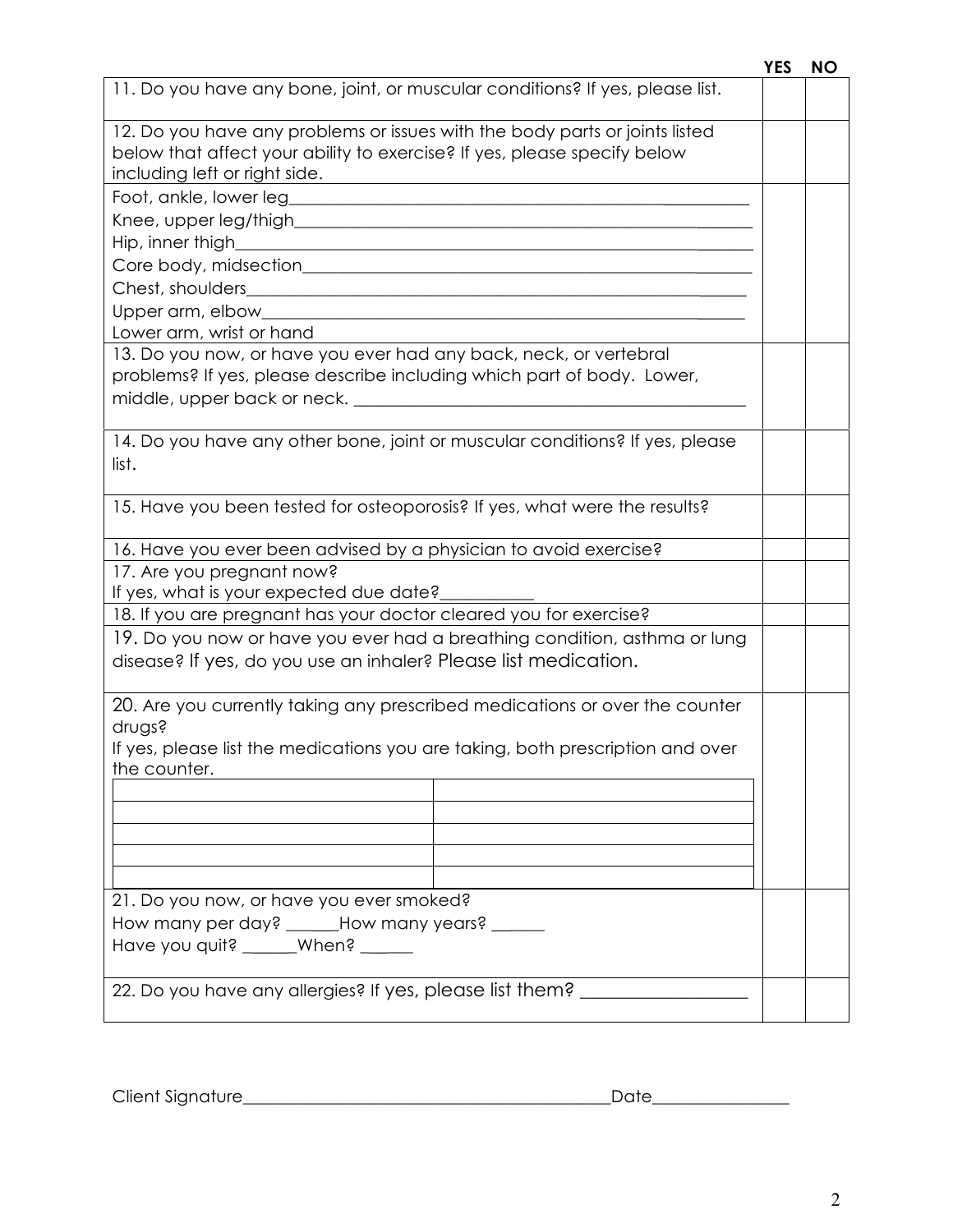|                                                                                                                                                                                                                                                                                                                                                                                            | YES NO |
|--------------------------------------------------------------------------------------------------------------------------------------------------------------------------------------------------------------------------------------------------------------------------------------------------------------------------------------------------------------------------------------------|--------|
| 23. Do you have any other conditions not listed already that may affect                                                                                                                                                                                                                                                                                                                    |        |
| your ability to exercise? If yes, please list. <u>Consequence</u> is the series of the series of the series of the series of the series of the series of the series of the series of the series of the series of the series of the                                                                                                                                                         |        |
| 24. Have you ever been advised by a physician to avoid exercise?                                                                                                                                                                                                                                                                                                                           |        |
| 25. Have you had any type of surgery, including minor surgery? If yes,<br>please list. $\rule{1em}{0.15mm}$<br><u> 1989 - Johann John Stone, markin fan it fjort fan de ferstjer fan it fjort fan de ferstjer fan it fjort fan </u>                                                                                                                                                        |        |
| 26. If you answered yes to any question on this questionnaire, have you been<br>properly diagnosed by health care professional and been given a doctors<br>clearance to exercise?                                                                                                                                                                                                          |        |
| 27. Are there any other diseases or illnesses that you have been diagnosed<br>with or have been treated for that have not already been mentioned? If yes,<br>please describe. The contract of the contract of the contract of the contract of the contract of the contract of the contract of the contract of the contract of the contract of the contract of the contract of the contract |        |
| 28. Do you have any other issues that affect your ability to exercise not been                                                                                                                                                                                                                                                                                                             |        |
| 29. Do you have a doctor's clearance to exercise?                                                                                                                                                                                                                                                                                                                                          |        |
| 30. Is there any additional information that would be beneficial for the trainer<br>to know before you start an exercise program?__                                                                                                                                                                                                                                                        |        |
| 31. Where you referred to TruFit by a current member? If you know more<br>than one member, which one most inspired you to begin a Fitness Program?                                                                                                                                                                                                                                         |        |

Please check any of the following conditions that you currently have or have ever had.

 $\square$  Pain with exercise  $\square$  swelling  $\square$  Shortness of breath  $\square$  Dizziness or fainting  $\square$  Blood clots  $\square$  Heart palpitations **Q** Lower leg pain **COMP CONTEX CONTEX CONTEX CONTEX CONTEX CONTEX CONTEX CONTEX CONTEX CONTEX CONTEX CONTEX CONTEX CONTEX CONTEX CONTEX CONTEX CONTEX CONTEX CONTEX CONTEX CONTEX CONTEX CONTEX CONTEX CONTEX CONTEX CONTEX C** 

Please describe your occupation and work setting or your primary daily activities, including body position and tasks performed.

 $\_$  ,  $\_$  ,  $\_$  ,  $\_$  ,  $\_$  ,  $\_$  ,  $\_$  ,  $\_$  ,  $\_$  ,  $\_$  ,  $\_$  ,  $\_$  ,  $\_$  ,  $\_$  ,  $\_$  ,  $\_$  ,  $\_$  ,  $\_$  ,  $\_$  ,  $\_$  ,  $\_$  ,  $\_$  ,  $\_$  ,  $\_$  ,  $\_$  ,  $\_$  ,  $\_$  ,  $\_$  ,  $\_$  ,  $\_$  ,  $\_$  ,  $\_$  ,  $\_$  ,  $\_$  ,  $\_$  ,  $\_$  ,  $\_$  ,

\_\_\_\_\_\_\_\_\_\_\_\_\_\_\_\_\_\_\_\_\_\_\_\_\_\_\_\_\_\_\_\_\_\_\_\_\_\_\_\_\_\_\_\_\_\_\_\_\_\_\_\_\_\_\_\_\_\_\_\_\_\_\_\_\_\_\_\_\_\_\_\_\_\_\_\_\_\_\_\_\_\_\_\_\_

Ex. #1 Business professional, sitting at a desk all day working on a computer. Ex. #2 Restaurant employee on feet all day carrying food on trays.

| $\sim$ ture<br>$\sim$<br>Client<br><b>SIAP</b><br>UIC<br>. | _ |
|------------------------------------------------------------|---|
|                                                            |   |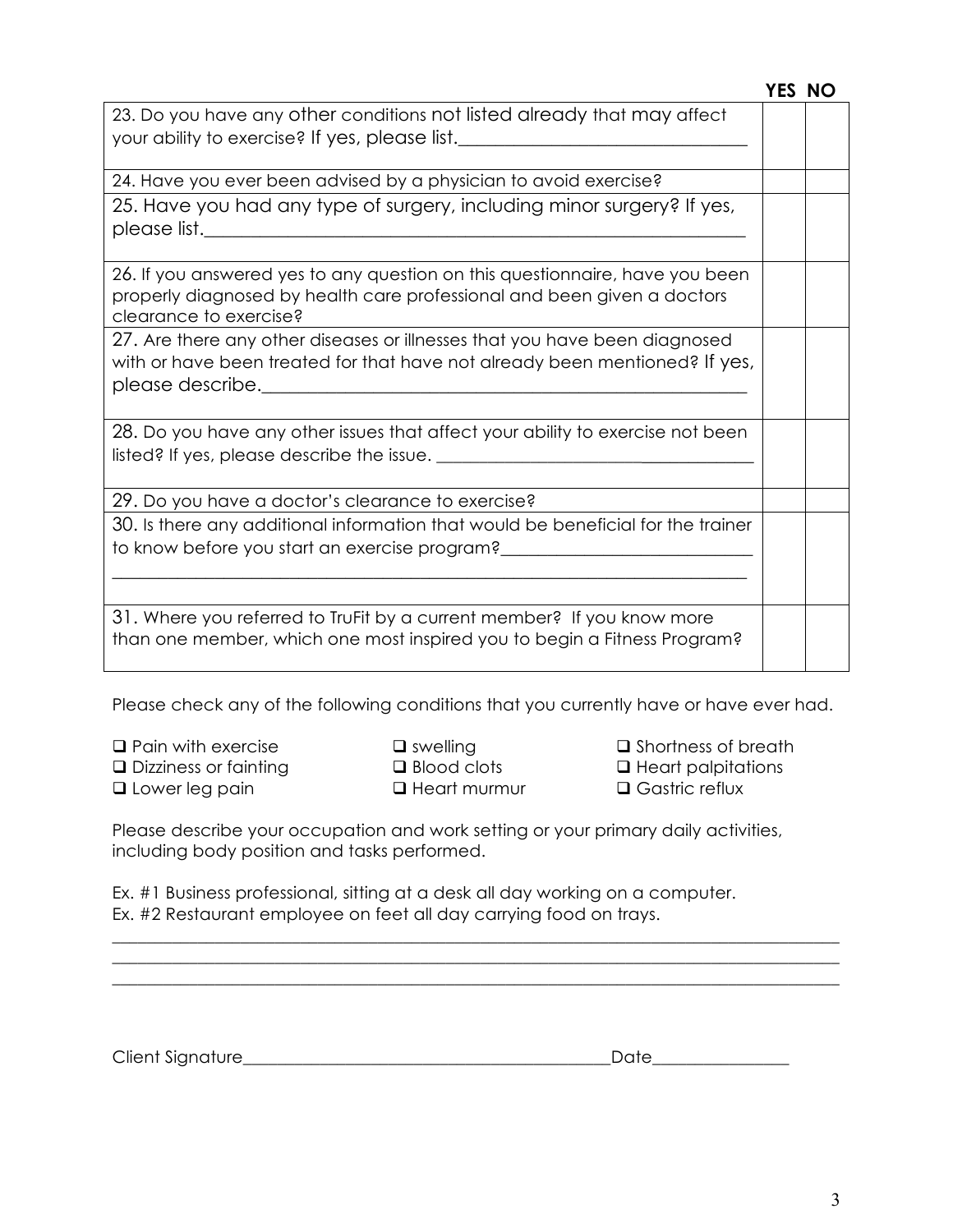#### **INFORMED CONSENT AND RELEASE**

I have voluntarily chosen to participate in a personal fitness-training program with Yves Maco. I understand that participation in personal fitness training can be of strenuous nature and involves risk of injury to me. I am fully capable of participating in the activities contracted for, and I willingly assume the risk of injury and physiological changes including, but not limited to abnormal blood pressure, fainting, heart attack, injury caused by falls, loss of control or balance, or collisions with participants, manmade or natural obstacles, whether they are obvious or not obvious.

I acknowledge that Yves Maco has strongly recommended that I have a physical examination by a qualified physician prior to beginning or continuing any exercise program, and I hereby knowingly and willfully waive that recommendation, or I have already obtained such an examination.

I release from any legal liability Yves Maco for any and all injury or death caused by a resulting from my participation in personal fitness training, *whether or not such injury or death was caused by negligence or any other cause.*

I further agree not to sue, claim against, attack the property of or prosecute Yves Maco for any injury or death caused by or resulting from my participation in personal fitness training, whether or not such injury or death was caused by negligence or any other cause.

I agree to defend, indemnify and hold harmless Yves Maco for any injury or death caused by or resulting from my participation in personal fitness training, both scheduled and unscheduled, whether or not such injury or death was caused by negligence or any other cause.

I AM AWARE THAT THIS AGREEMENT IS LEGALLY BINDING on me, my heirs, personal representative, successors, and assigns, AND THAT I AM RELEASING LEGAL RIGHTS BY SIGNING IT. I HAVE CAREFULLY READ THIS AGREEMENT AND FULLY UNDERSTAND ITS CONTENTS.

**INJURY REPORT POLICY** Clients are responsible for informing me of **any new injuries and or current condition of prior injuries** before the beginning of each and every session. **Initial\_\_\_\_\_\_\_\_**

**Print Name \_\_\_\_\_\_\_\_\_\_\_\_\_\_\_\_\_\_\_\_\_\_\_\_\_\_\_\_\_\_\_\_\_\_\_\_**

**Participants Signature**\_\_\_\_\_\_\_\_\_\_\_\_\_\_\_\_\_\_\_\_\_\_\_\_\_\_\_\_\_\_\_\_\_ Date\_\_\_\_\_\_\_\_\_\_\_\_\_\_\_\_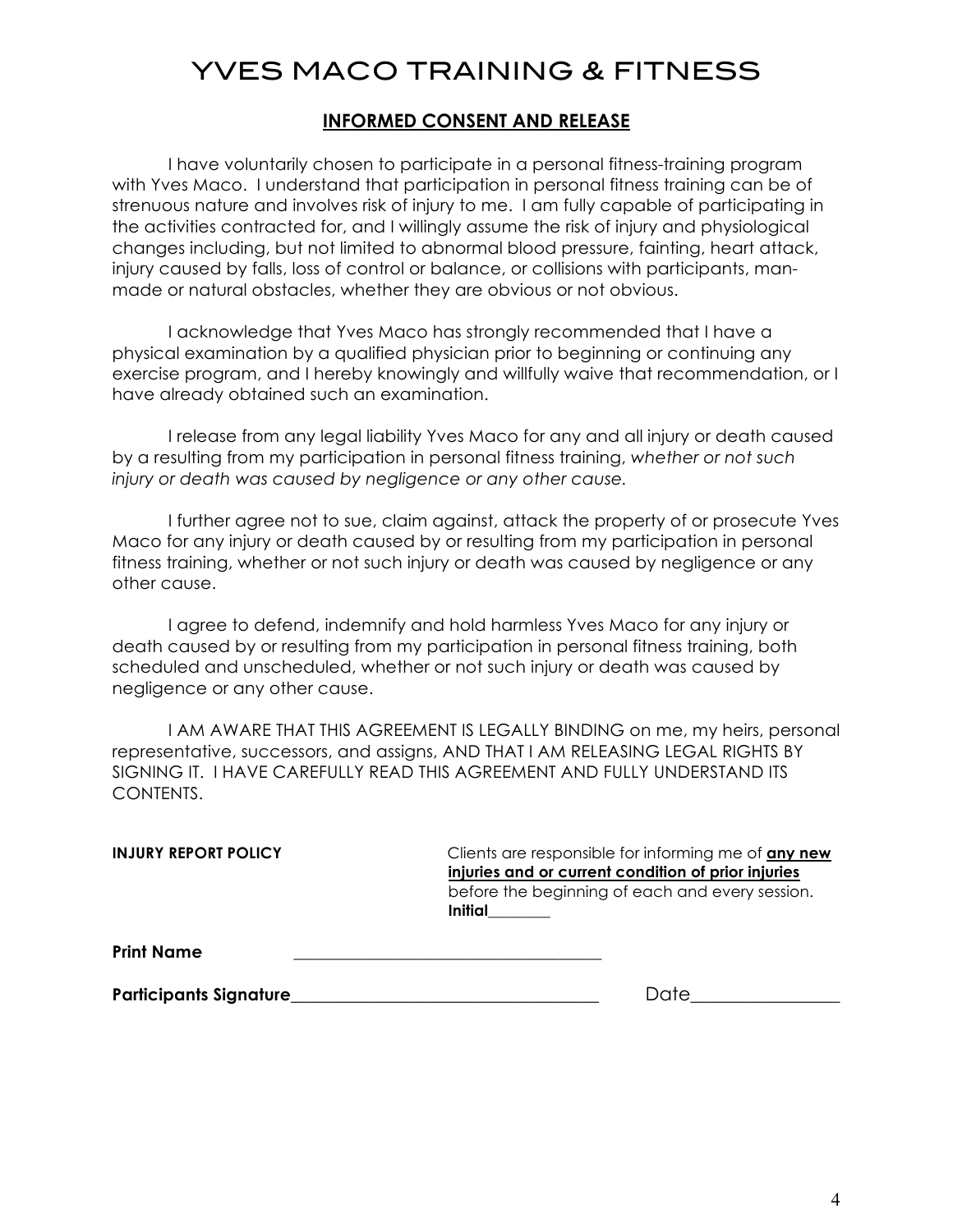**I pride myself in offering professionalism, good service and great results. The following are the account and billing policies that allow me to maintain the highest level of service without any type of contract.**

**ACCOUNT Notices and BILLING POLICY**

*\*All personal training sessions must be paid in full prior to each session. Clients may also establish a pre-paid monthly account Initial\_\_\_\_\_\_\_\_\_*

*\*Clients who establish a pre-paid monthly account will receive a "Renewal" notice when their account is close to lacking funds for additional sessions. When this notice is issued an account renewal is needed to book future sessions. Initial\_\_\_\_\_\_\_\_\_*

*\*Pre-paid monthly clients will need to have sufficient funds in their account in order to book a future session. Clients account must have a balance equal or greater than the full amount of the future session being booked. Initial\_\_\_\_\_\_*

*\* I ask that active clients maintain a positive balance in order to receive training services. Clients are unable to receive services when their account is at a ZERO balance. Initial\_\_\_\_\_\_\_\_\_*

#### *CANCELLATION and REFUND POLICY*

*\* 24 hour notice must be provided by the client in order to cancel a session prior to that session. Failure to do so will result in a loss of that session at a full charge to the client. Initial\_\_\_\_\_\_\_\_\_*

#### *INJURY REPORT and MEDICAL CONDITION*

**\*Clients are responsible for informing me of any new injuries and or current condition** 

**of prior injuries before the beginning of each and every session.** *Initial\_\_\_\_\_\_\_\_\_*

**Print Name \_\_\_\_\_\_\_\_\_\_\_\_\_\_\_\_\_\_\_\_\_\_\_\_\_\_\_\_\_\_\_\_\_\_\_\_\_\_\_\_\_\_\_**

**Participants Signature**\_\_\_\_\_\_\_\_\_\_\_\_\_\_\_\_\_\_\_\_\_\_\_\_\_\_\_\_\_\_\_\_\_ **Date\_\_\_\_\_\_\_\_\_\_\_\_\_\_\_\_**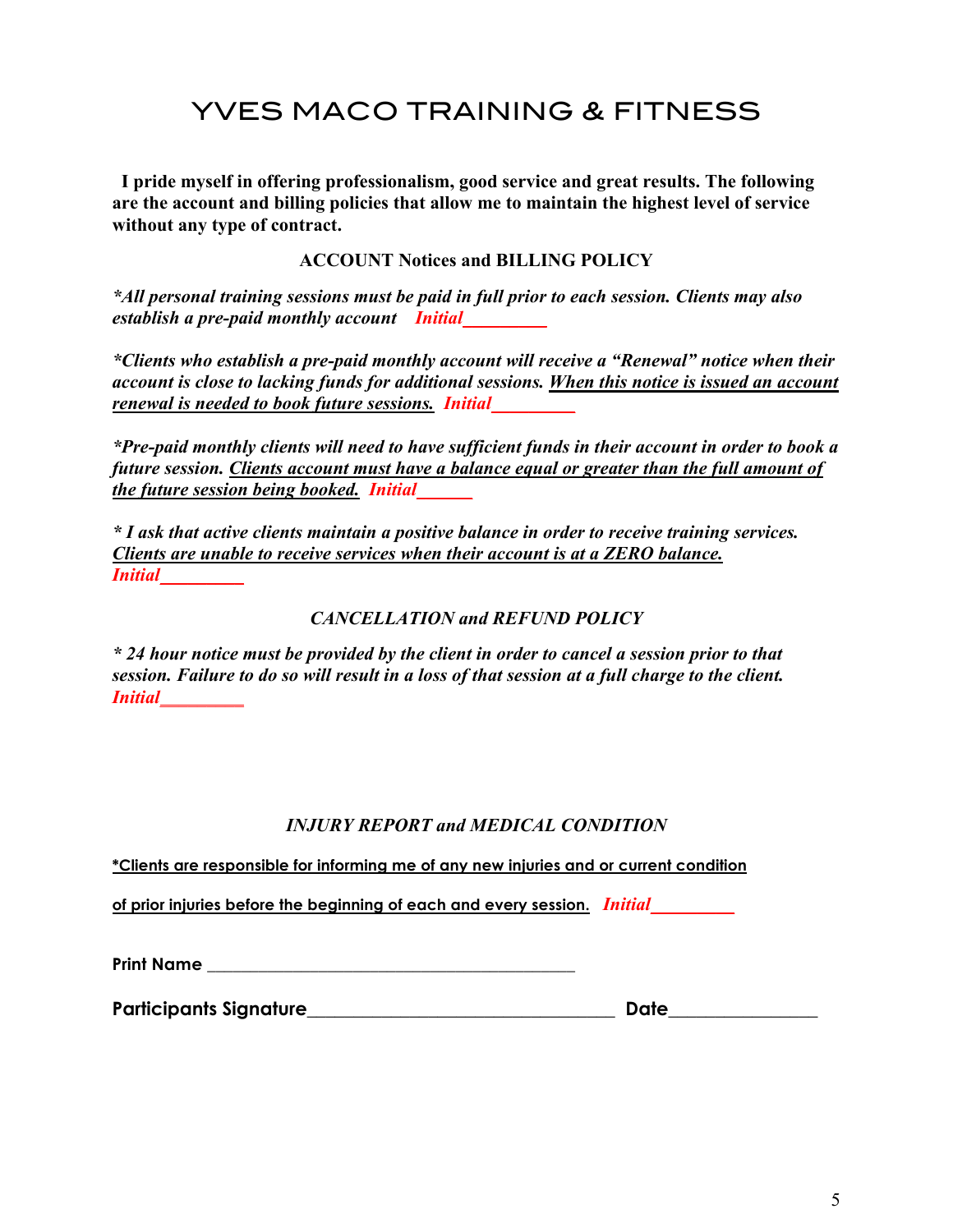In order to properly assess you and your fitness goals please complete ALL of the following forms and questionnaires, **including the food evaluation and meal tracking**.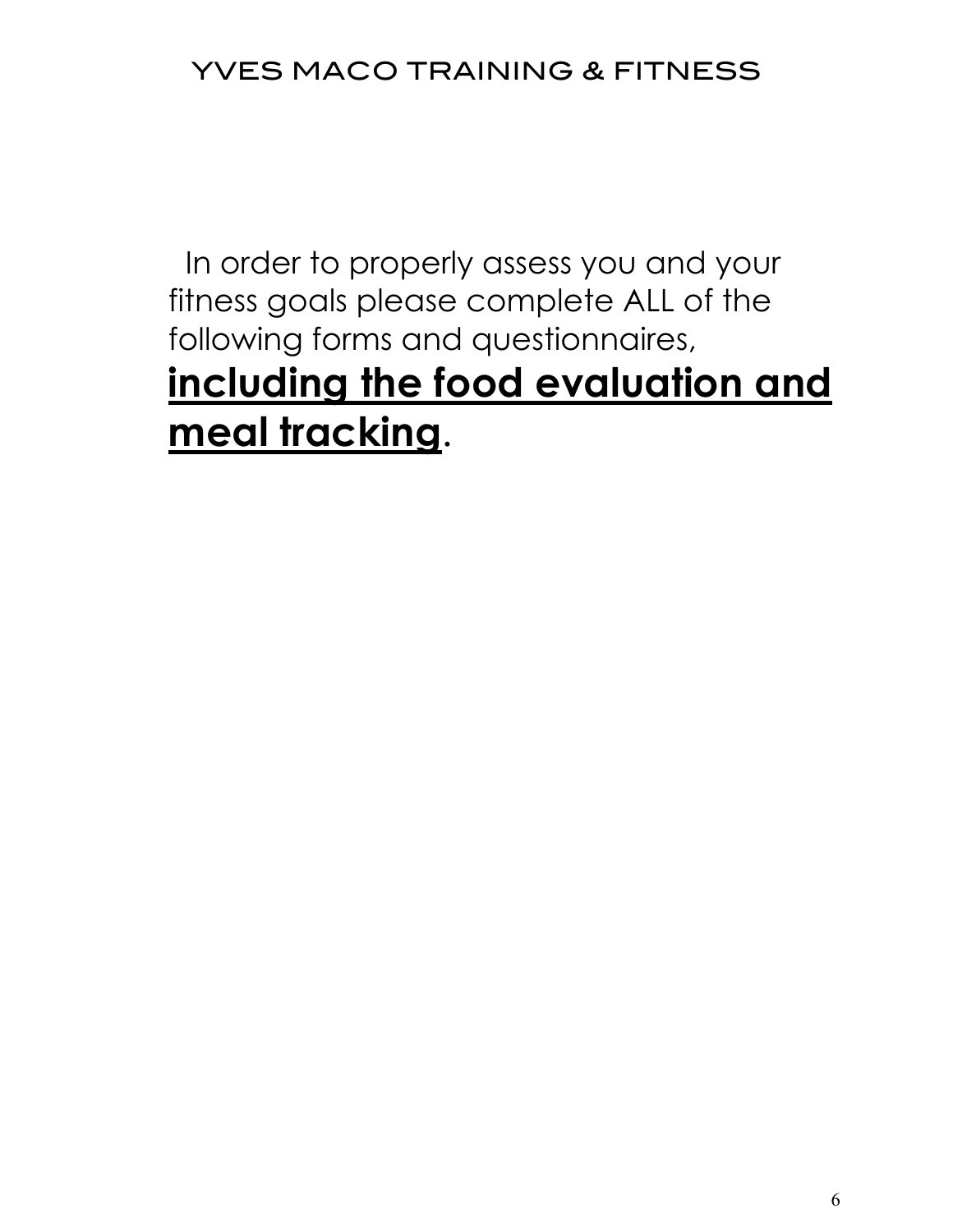## **FOOD EVALUATION SHEET**

Client Name

Please list all the food you enjoy eating, healthy and unhealthy. Each food should be placed under its matching food category and **specify a brand if applicable.** Specific foods should be listed so **please do not write "ALL" for any food group.** Please list as many food items as possible! Remember the more you foods you list the more foods will be included in your healthy eating program.

## **MEAT VEGETABLES FRUITS**

### **SEAFOOD GRAINS DAIRY**

### **BEVERAGES OTHER**

**CHEATS (**foods generally considered unhealthy**)**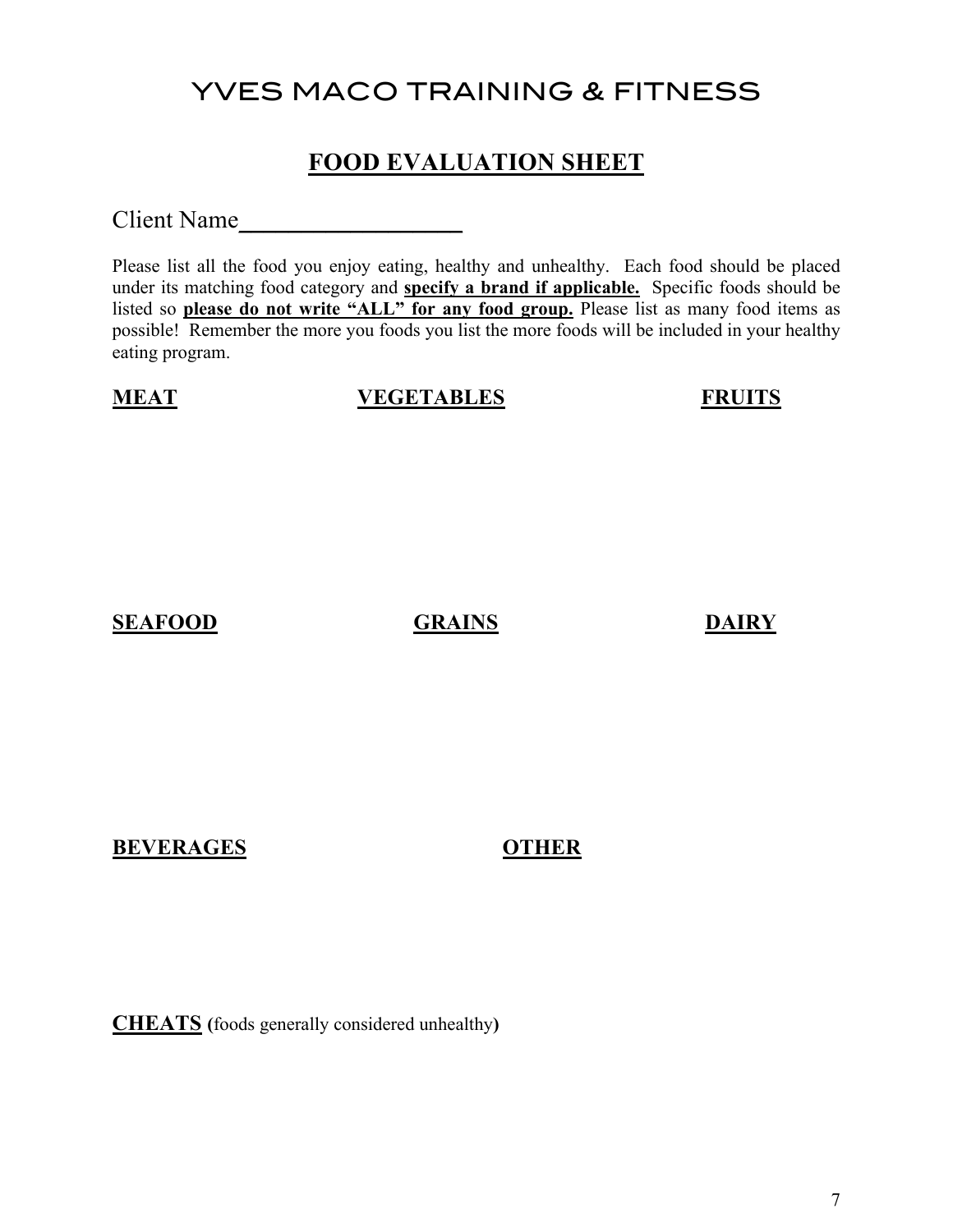## **MEAL TRACKING SHEET**

Client Name

| possible!                                    |                                                                                                                                                                                                                                                                                                                                      | Use the following format to record what foods you have consumed for two consecutive days.<br>We recommend what you ate yesterday and today. Please list all foods and drinks. Include the<br>time of day and whether it was prepared at home or ordered out. Please be as descriptive as |  |
|----------------------------------------------|--------------------------------------------------------------------------------------------------------------------------------------------------------------------------------------------------------------------------------------------------------------------------------------------------------------------------------------|------------------------------------------------------------------------------------------------------------------------------------------------------------------------------------------------------------------------------------------------------------------------------------------|--|
| Example s<br>Breakfast (8:15am)<br>and sugar | Breakfast (8:15am)<br>1 1/2 cups Kellogs corn flakes w/ 1 cup 2% milk, large grapefruit, 2 cups coffee w/ cream                                                                                                                                                                                                                      |                                                                                                                                                                                                                                                                                          |  |
| Lunch(12:30pm)<br>parmesan cheese            |                                                                                                                                                                                                                                                                                                                                      | <u>Lunch (12:30pm)</u><br>Spaghetti @ Luigi's Diner3cups pasta, $\frac{1}{2}$ cup marinara with light ground beef, topped with small amount of                                                                                                                                           |  |
| Day 1                                        | Meal Title( ) time of day( : )                                                                                                                                                                                                                                                                                                       |                                                                                                                                                                                                                                                                                          |  |
|                                              | $Mean Title (time of day (time of day (time of day (time of day (time of day (time of day (time of day (time of day (time of day (time of day (time of day (time of day (time of day (time of day (time of day (time of day (time of day (time of day (time of day (time of day (time of day (time of day (time of day (time of day$ |                                                                                                                                                                                                                                                                                          |  |
|                                              | Meal Title( $\qquad$ ) time of day( : )                                                                                                                                                                                                                                                                                              |                                                                                                                                                                                                                                                                                          |  |
|                                              | $Mean Title$ ( <i>i</i> me of day( $\therefore$ )                                                                                                                                                                                                                                                                                    |                                                                                                                                                                                                                                                                                          |  |
|                                              | $Mean Title$ ( <i>IIIIe(</i> ) time of day( $\therefore$ )                                                                                                                                                                                                                                                                           |                                                                                                                                                                                                                                                                                          |  |
|                                              |                                                                                                                                                                                                                                                                                                                                      |                                                                                                                                                                                                                                                                                          |  |

 $Med Title($   $)$  time of day( : )</u>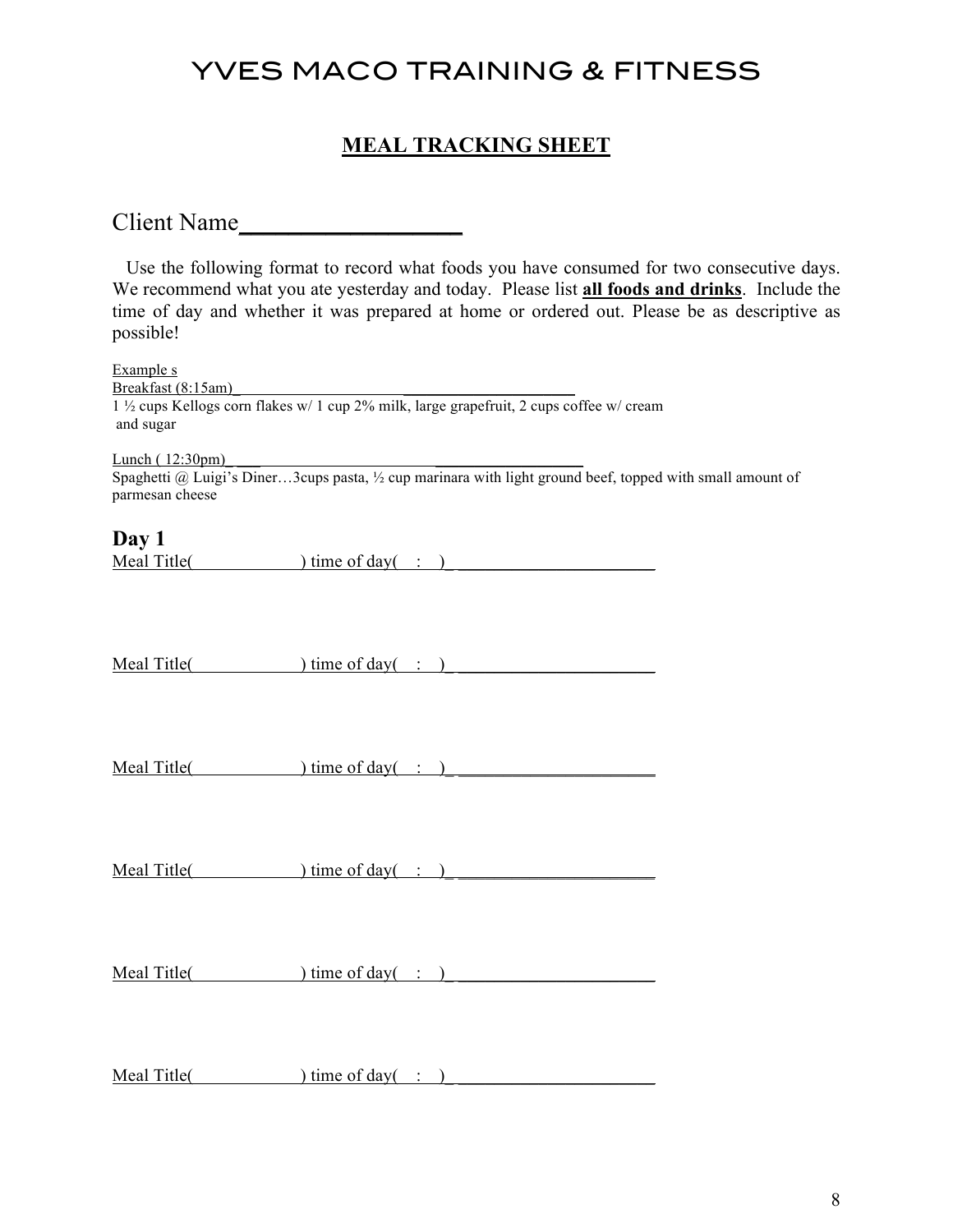## **MEAL TRACKING SHEET**

**Day 2**

Meal Title( ) time of day( : )

Meal Title( ) time of day( : )

Meal Title( ) time of day( : )

Meal Title( ) time of day( : )

Meal Title( ) time of day( : )

Meal Title( ) time of day( : )